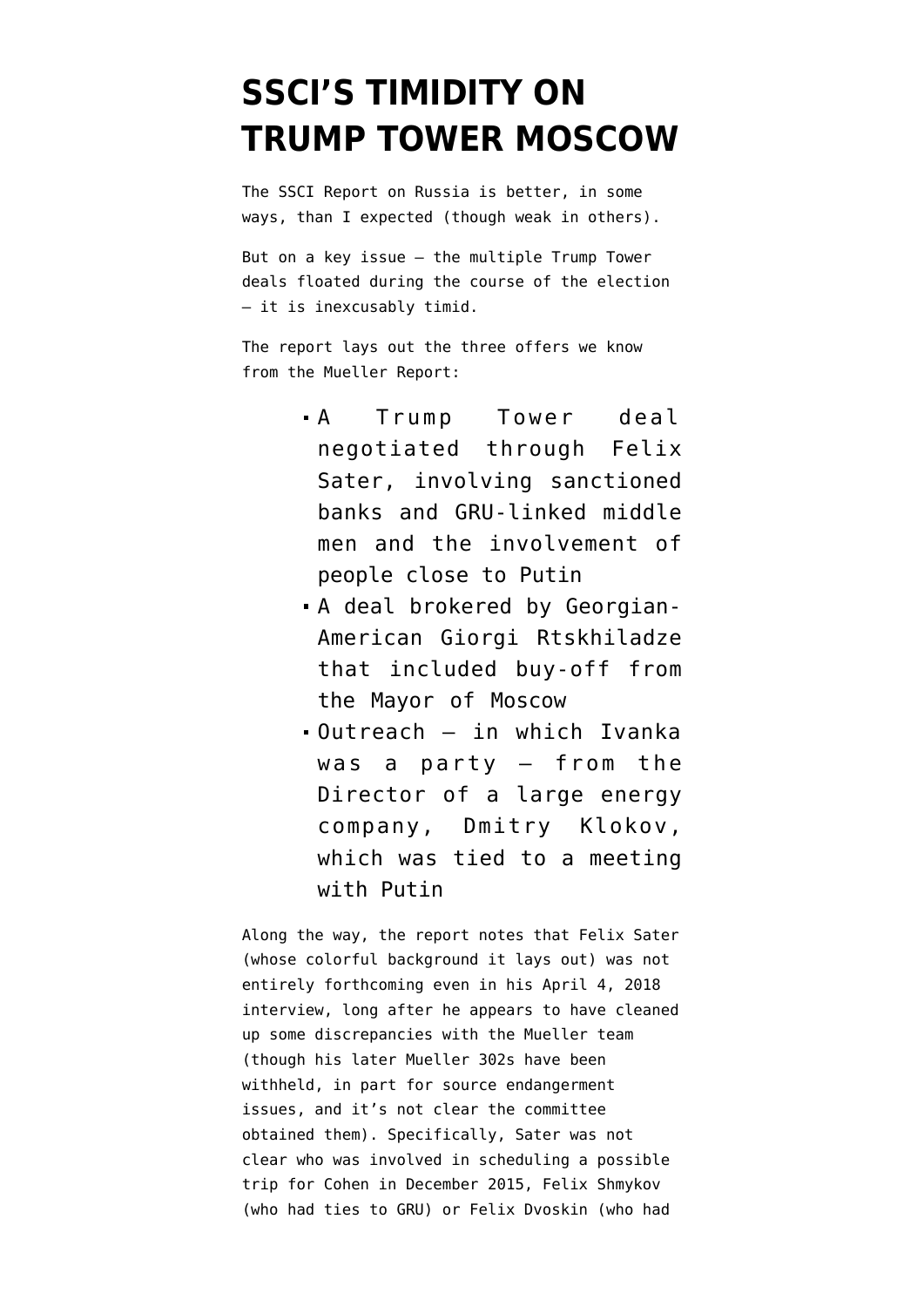### ties to FSB and ran a bank operating in Crimea).

Sater told the Committee that although he never had direct communication with Kostin, Kostin was indirectly contacted about the project "through people in Moscow."2719 Sater recalled that a contact in Moscow, whom he identified only as "Danny," "indicated that he [Danny] spoke to people at VTB and that they would be on board."2720 Sater also told the Committee that he used Evgeny Shmykov, the former Russian intelligence officer, as a conduit to VTB.2721

## [snip]

On December 19, 2015, Sater emailed and sent a text message to Cohen requesting that Cohen call him because he had "Evgeny on the other line."2778 Sater told the Committee in his interview prior to the release of the SCO Report that his references to Evgeny were, to his recollection, Evgeny Shmykov. According to the SCO, however, Sater's reference to "Evgeny" on the December 19 message was a reference to Evgeny Dvoskin, who at the time was associated with a Russian bank operating in Crimea.2779 Through counsel, Sater later represented to the Committee that he may have used both Shmykov and Dvoskin at varying times.2780 As a result, while·this particular outreach appears to involve Dvoskin, the identity behind Sater's other references to "Evgeny" remains unclear.

(U) Dvoskin is strongly connected to Russian organized crime and the Russian intelligence services, particularly the FSB.2781

There's no unredacted discussion of whether Cohen was asked about the wisdom of pitching real estate deals with people involved in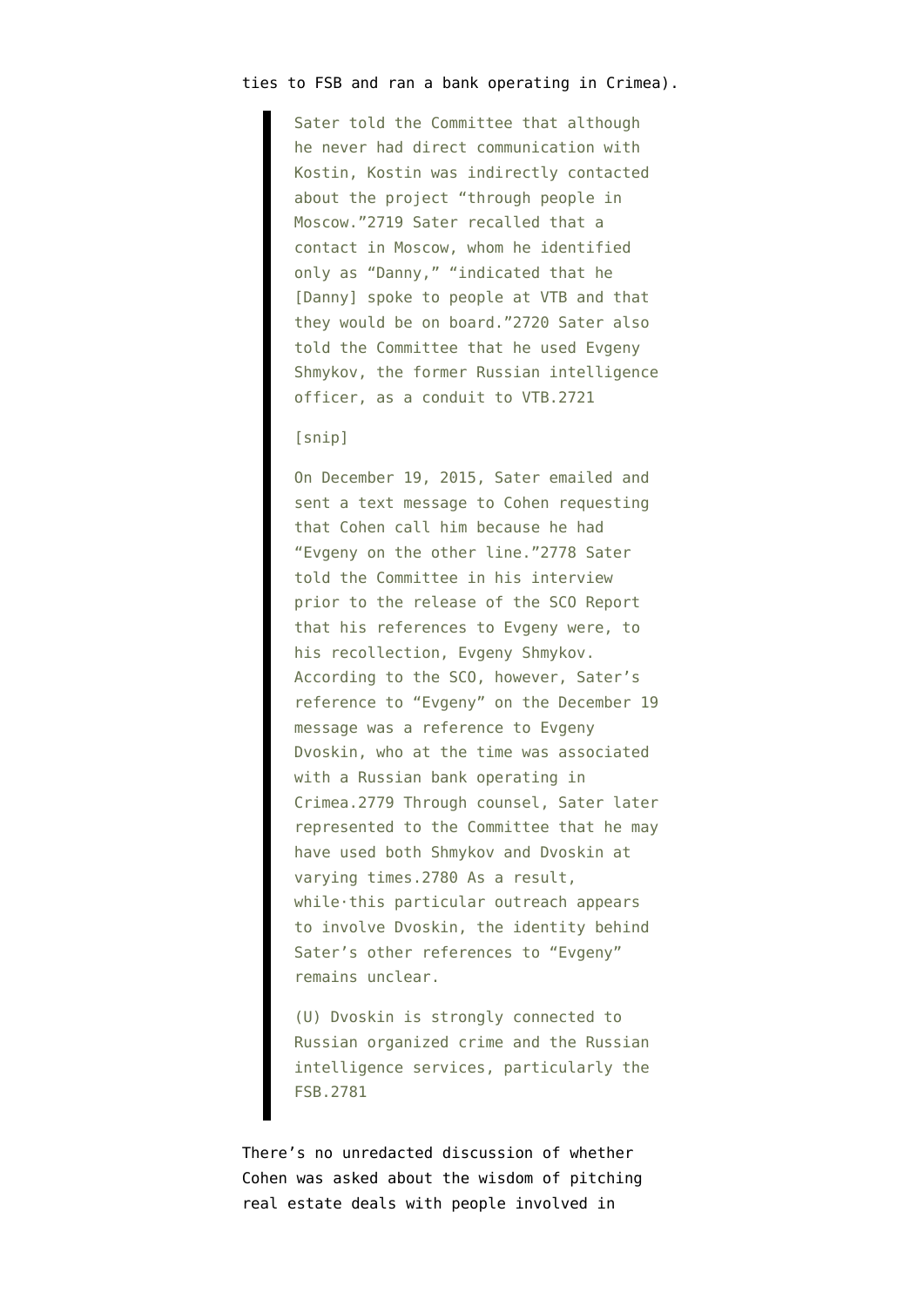Russian intelligence. He was, however, asked about the wisdom of pitching real estate deals with sanctioned banks.

He didn't much care.

As noted infra, both VTB Bank and GenBank were sanctioned by the U.S. Government under its Ukraine-related sanctions program targeting Russian government-connected entities. Cohen was unaware of these sanctions targeting either bank, and stated that, in addition, it "didn't matter to me" whether the banks were sanctioned. Cohen explained that he believed the Russian developer, not the Trump Organization, would be responsible for financing the deal, and thus Cohen did not think that any sanctions "would have been a problem."

And while the report twice laid out that the committee did not receive key emails showing high level Russian involvement in the deal, it didn't chase down Cohen's claim that Trump Organization managed that document request, not even when the report elsewhere admits that other documents were withheld from Trump Organization.

> (U) On other matters, multiple emails between Michael Cohen and Russian government officials-which were responsive to the Committee's document request-were never produced to the Committee. The withheld emails included outreach to the Kremlin's press office seeking to speak with Putin's chief of staff, Sergei Ivanov, as well as a response from Dmitri Peskov' s assistant seeking to discuss the Trump Moscow project. During Cohen's initial interview, , Cohen's then-counsel Stephen Ryan told the Committee that Cohen was not involved in the production of documents to the Committee.3009 Ryan stated that Cohen's emails from his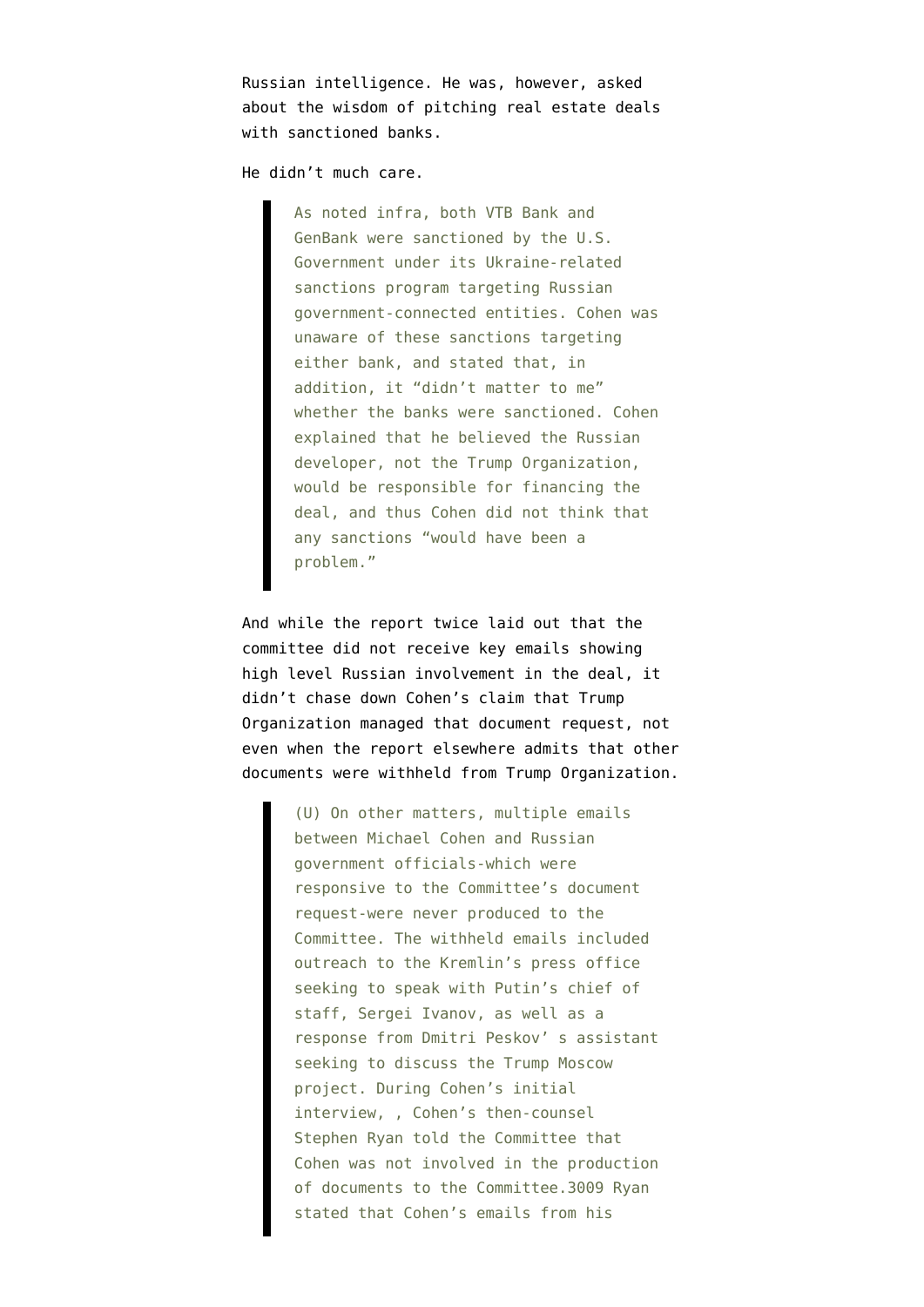Trump Organization account were produced to Cohen and his counsel by the Trump Organization "off the Trump [Organization] server."3010 During that same interview, Cohen made false statements to the Committee about these communications with Russian government officials.3011 Cohen also transmitted his false statements about his outreach to the Kremlin on the project to the press and to the public generally; giving the false impression that Cohen had not communicated in a substantive way with the Russian government regarding the project.3012

(U) Cohen eventually pleaded guilty to making intentionally false statements to this Committee and to the HPSCI related to the Trump Tower project.3013 Cohen eventually admitted to receiving an email response from a Russian government employee; ultimately, he admitted contacting her and conducting a substantive conversation about the Trump Moscow project in January 2016.3014 Cohen told the Committee that the email response, which he never produced to the Committee, was never provided to him by the Trump Organization, another member of the alleged JDA.3015 The Committee was unable to determine the accuracy of this claim. However, if true, this lends support to the conclusion that Cohen's initial false statements to the Committee were aided by other members of the alleged IDA, namely the Trump Organization.

The report *also* doesn't address (as it does in the WikiLeaks section) [Trump's demonstrable lies](https://www.emptywheel.net/2019/07/22/congress-already-has-evidence-trump-lied-under-oath-to-robert-mueller/) [about Trump Tower,](https://www.emptywheel.net/2019/07/22/congress-already-has-evidence-trump-lied-under-oath-to-robert-mueller/) even though those lies are even more clear cut than his lies on WikiLeaks. After Trump claimed to have no recollection of any of this, he went out to the press and said stuff that made it clear he had very clear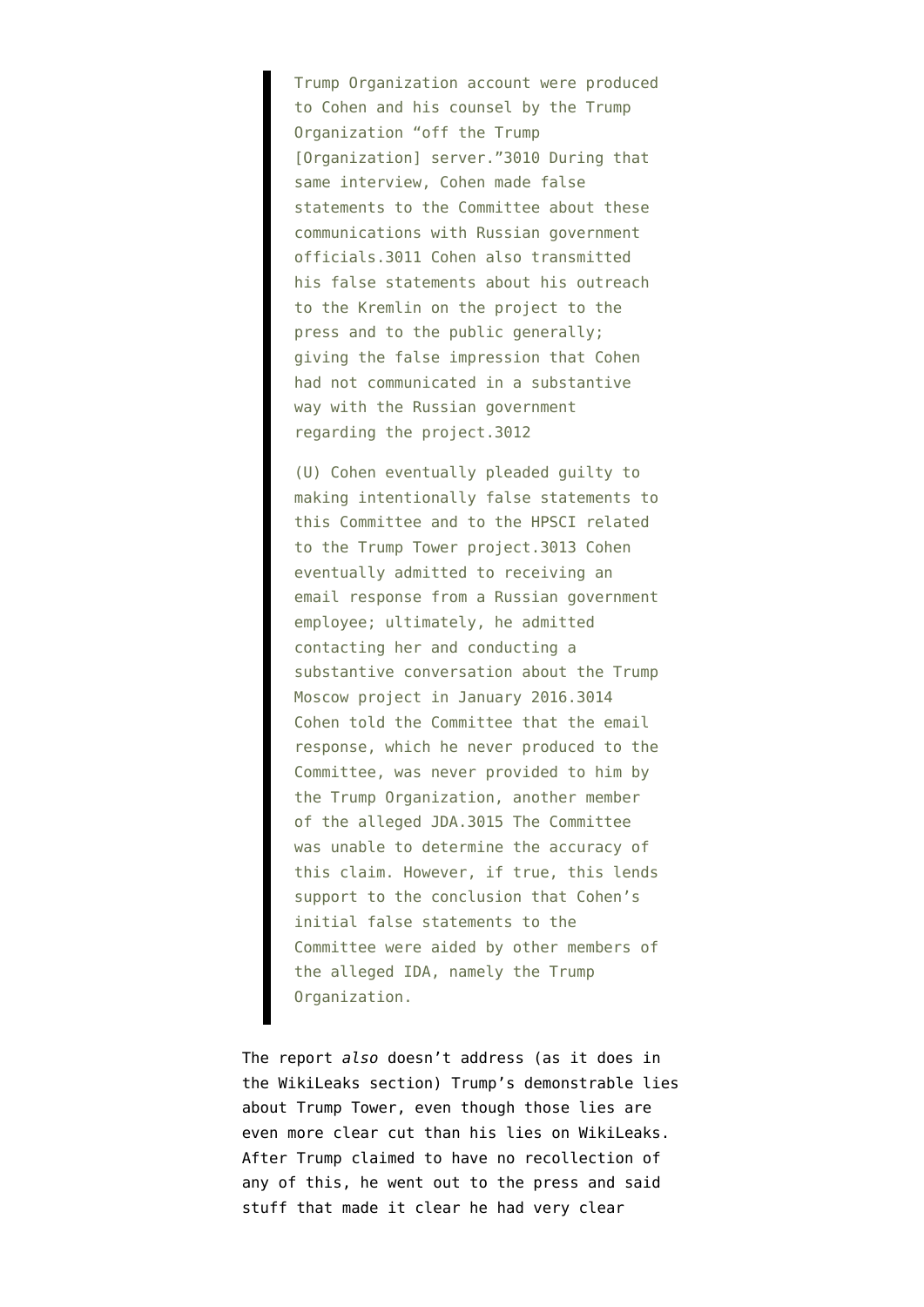recollections about the real estate deals he was negotiating while running for President.

In addition to the three well known deals, [the](https://www.documentcloud.org/documents/7039357-200818-SSCI-Russia-Report.html#document/p472/a124) [SSCI Report describes a fourth,](https://www.documentcloud.org/documents/7039357-200818-SSCI-Russia-Report.html#document/p472/a124) one pitched by Boris Epshteyn to Eric Trump.

Virtually the entire description of this deal is redacted in the report, suggesting either that it's something Trump has ongoing interest in covering up or it's something that the Intelligence Community believes has sensitive counterintelligence import.

In addition to the Epshteyn to Eric Trump channel, however, three details are not redacted:

Like the Rtskhiladze pitch, this one included involvement from the Moscow city government.

> In the spring of 2016, Epshteyn received the proposal from contacts he had in the Moscow city government, and shared it with Eric Trump, with whom Epshteyn had long been friends.

### [snip]

In early 2016, these same individuals affiliated with the Moscow city government reengaged Epshteyn about a potential Trump deal in Russia, ultimately sending him blueprints for a hotel.2998 According to the email chain produced by Epshteyn, the blueprints originated with a secretary for Cheremin in April 2016. Cheremin's secretary forwarded the plans to an email address that included the name Shutenko, likely affiliated with Oleg Shutenko, Cheremin's deputy in the Moscow city government.2999

According to a heavily redacted bullet, it appears to involve two people thrown out of the US in 2018 as part of sanctions imposed after the Skripal assassinations, which may suggest they were believed to be spies.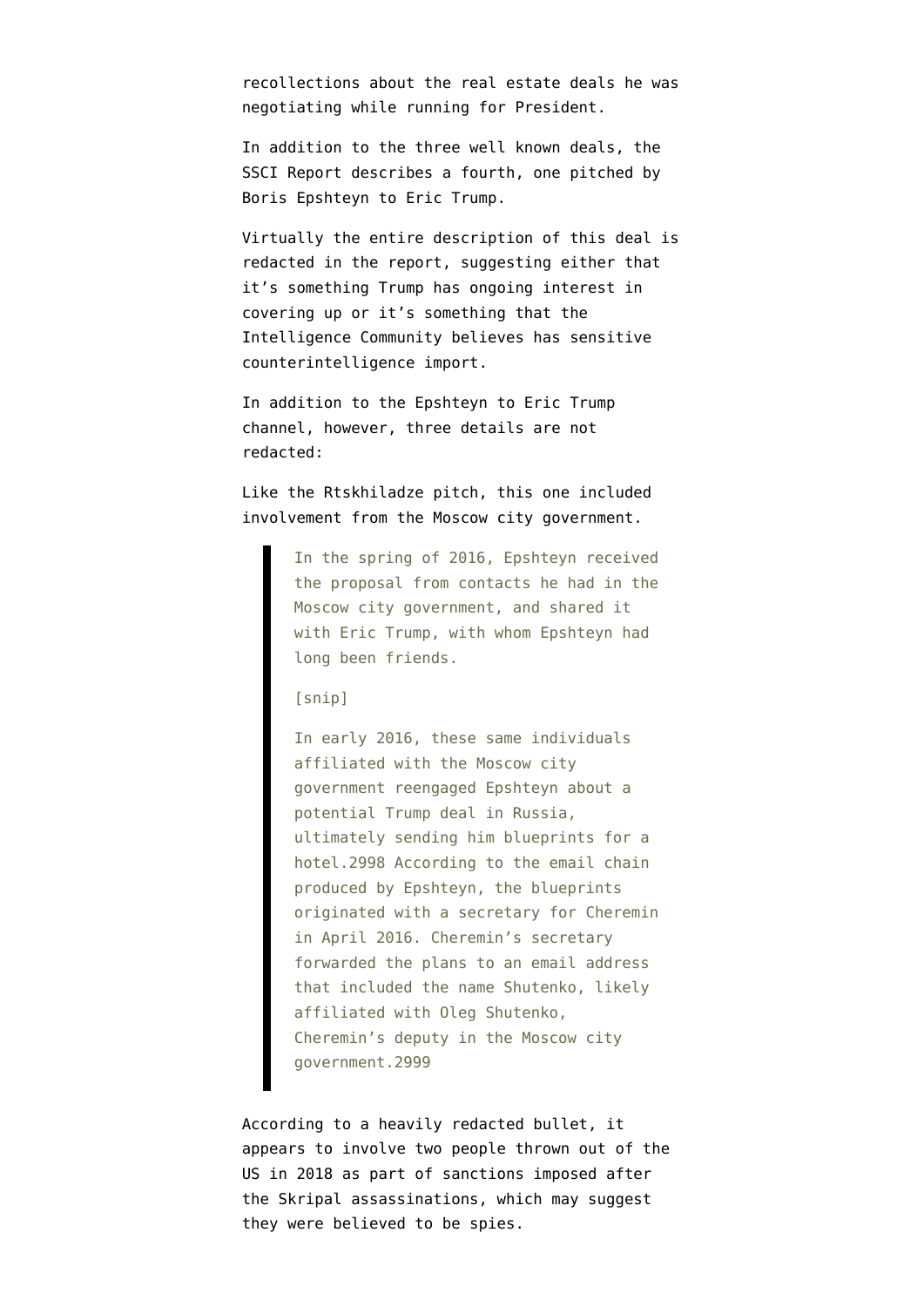

Finally, the deal had some tie to Rossotrudnichestvo, an NGO implicated in the false claims about a Michael Cohen meeting in Prague.

## <sup>2990</sup> (U) Ibid., pp. 49-50; rs.gov.ru, "About Rossotrudnichestvo."

The Rossotrudnichestvo reference came in the last and most [inflammatory dossier report:](https://www.documentcloud.org/documents/3259984-Trump-Intelligence-Allegations.html)

> [redacted] provided further details of these meeting/s and associated anti-CLINTON/Democratic Party operations. COHEN had been accompanied to Prague by 3 colleagues and the timing of the visit was either in the last week of August or the first week of September. One of their main Russian interlocutores was Oleg SOLODUKHIN, operating under Rossotrudnichestvo cover. According to [redacted], the agenda comprised questions on how deniable cash payments were to be made to hackers who had worked in Europe under Kremlin direction against the CLINTON campaign and various contingencies for covering up these operations and Moscow's secret liaison with the TRUMP team more generally.

*This doesn't mean the Cohen reference is true!!* But it is another tidbit that suggests that, to the extent the dossier was filled with disinformation, [it served to muddle actual](https://www.emptywheel.net/2018/08/13/the-dossier-as-disinformation-why-it-would-matter/) [events](https://www.emptywheel.net/2018/08/13/the-dossier-as-disinformation-why-it-would-matter/) that happened.

According to the SSCI Report, Eric Trump wasn't all that enticed by this offer (which appears to have had none of the improbable grandeur of the Sater deal).